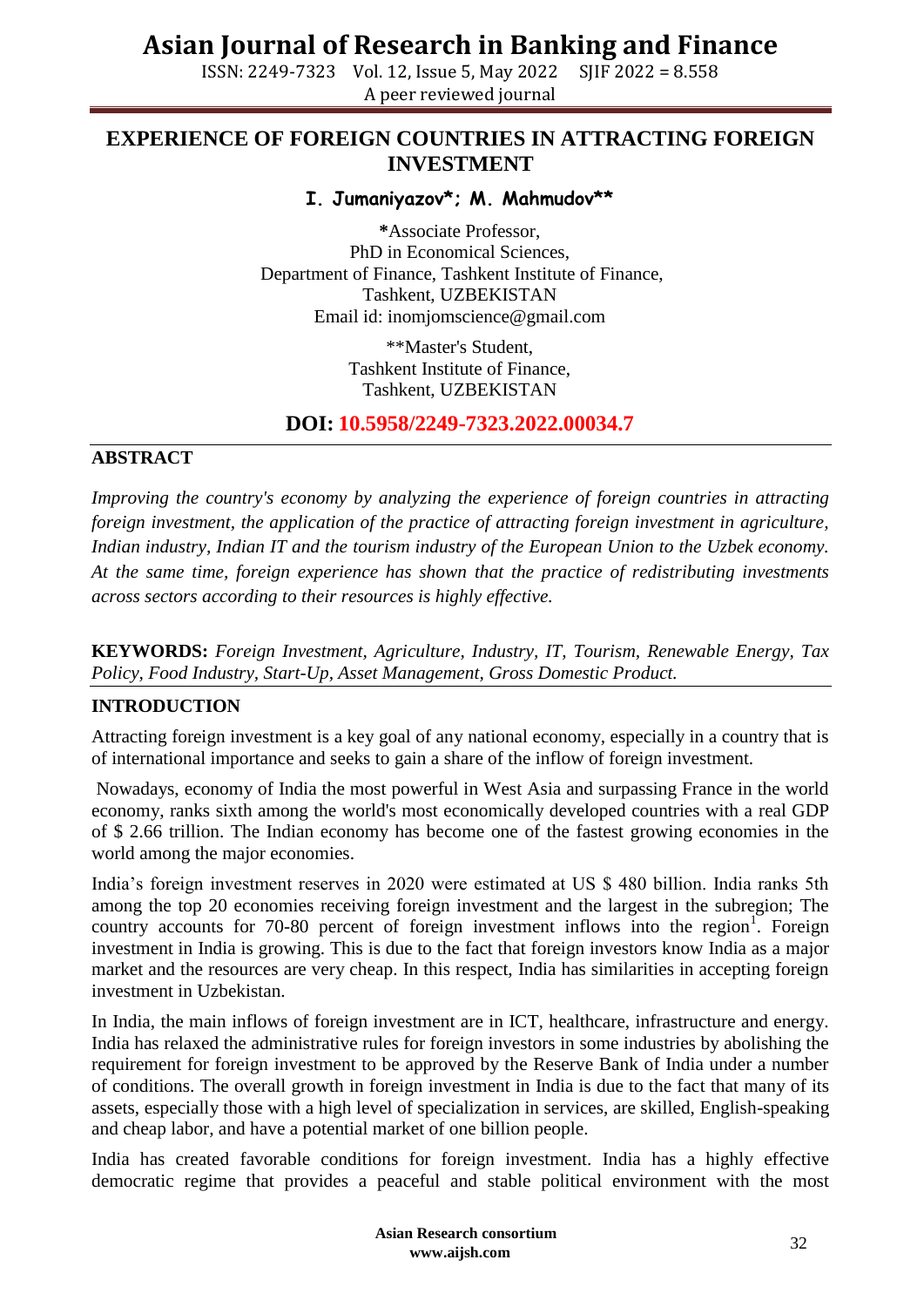ISSN: 2249-7323 Vol. 12, Issue 5, May 2022 SJIF 2022 = 8.558 A peer reviewed journal

essential features for investors. In addition, the country has a well-developed system of governance and an independent judiciary; the creation of a reserve of knowledgeable, hardworking and skilled engineers, managers, accountants and lawyers; India hosts an ever-growing consumer base and has become one of the world's largest markets for manufactured goods and services; low production costs. These factors make it an effective base for multinational companies to export to other high-growth emerging markets; the economy has a system of transparency and compliance.

The Government of India provides tax and non-tax investment incentives for certain sectors (e.g. electronics) and regions. In addition, each state government has its own policy, and each state sets additional investment incentives, including subsidized land prices, attractive interest rates on loans, discounted electricity tariffs and tax incentives. Central government development banks and state industrial development banks offer medium and long-term soft loans for new projects. The most notable of these initiatives is the introduction of the GST (Goods and Services Tax), which aims to increase tax revenues and make the economy more competitive in the long run.

In 2019, the National Electronic System Policy Program was developed for the design and manufacture of electronic systems in India. The program consists of three parts:

- Produce of electronic system project;
- Manufacture of electronic components and semiconductors;
- Create clusters of modified electronics production<sup>2</sup>.

| Indicators       | India | <b>South Africa</b> | <b>USA</b> | Germaniya |
|------------------|-------|---------------------|------------|-----------|
|                  |       |                     |            |           |
| Transparency     | 8.0   | 5.8                 | 7.0        | 5.0       |
| corruption index |       |                     |            |           |
| <b>Business</b>  | 7.0   | 5.0                 | 9.0        | 5.0       |
| Management       |       |                     |            |           |
| Index            |       |                     |            |           |
| High<br>Power    | 7.0   | 7.4                 | 9.0        | 5.0       |
| Shareholder      |       |                     |            |           |
| Index            |       |                     |            |           |

#### **TABLE 1 INTERNATIONAL AGREEMENT ON PROTECTION OF FOREIGN INVESTMENTS<sup>3</sup>**

The government believes that attracting foreign investment in the IT sector will make India one of the top three economically powerful countries in the future.

Foreign investment is capital invested in a country that provides production and service opportunities for local consumers and world markets. This capital depends on the investor's confidence in a particular business area and the geopolitical climate of the host country, as well as on national economic factors that benefit capital suppliers and the host region. All of the above are available in China.

New types of foreign investment inflows are growing rapidly as China liberalizes financial regulations to allow securities, asset management, insurance and other types of financial firms to be wholly or privately owned by foreigners. This will ensure the safe entry and exit of foreign investors' investments in the country.

Foreign direct investment(FDI) depends mainly on the available investment capital. In the early 2000s, the emerging world economy generated a large share of capital investment in many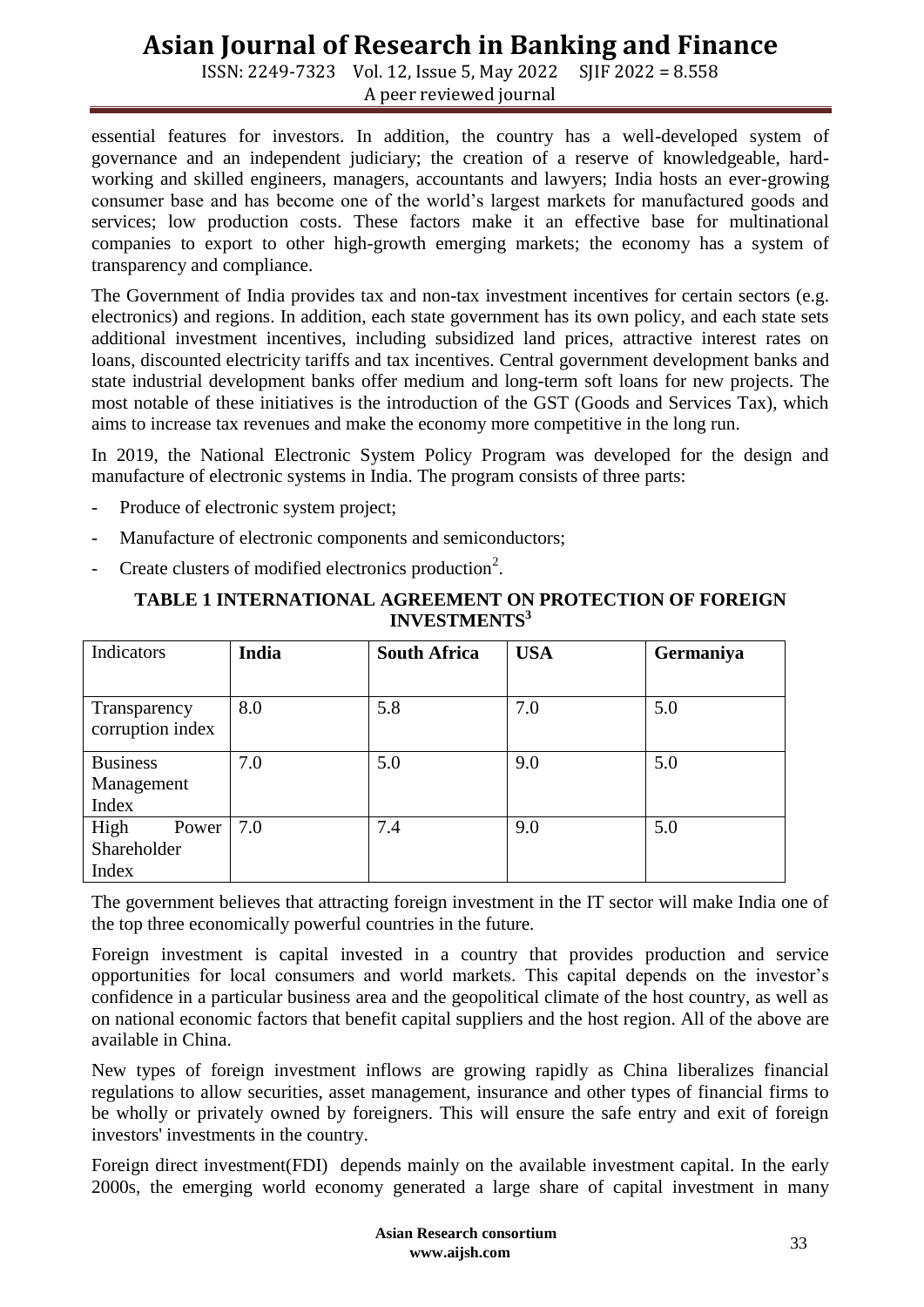ISSN: 2249-7323 Vol. 12, Issue 5, May 2022 SJIF 2022 = 8.558 A peer reviewed journal

countries, which greatly increased the number of local investment ideas in China. Thus, institutional and individual investors have sought emerging markets for investment opportunities, and China has benefited greatly from the global opportunity for investment capital.

By this time, the Chinese government had implemented a number of legislative reforms. New start-up ideas have been developed to support local entrepreneurs. Concessional loans were quickly made available to entrepreneurs. Foreign investors have also benefited. The country has taken measures to prevent crime, kidnapping, robbery and extortion. The banking and financial system has been reformed to end hyperinflation. Cruel measures have been taken to combat corruption.



**Figure 1. Factors attracting investment to China<sup>4</sup>**

Measures were taken to make the people respect and obey the law. Creating the business environment that foreign investors want is the key to making China the second most economically developed country in the world today.

The Chinese government encourages foreign investment in the following industries: high-tech, equipment or new materials manufacturing, services, recycling, renewable energy, and environmental protection. The government also rejects speculative investments (money, real estate, or asset sales). In addition, the government wants to stop attracting foreign investment in resource-intensive and polluting areas. The attraction of foreign investment in industries and the number of benefits applied to them has increased from 76 to 125. The law provides for additional benefits in the following three areas. These are: high level of production; production-oriented services; Foreign investment in industry in central, western and northeastern China.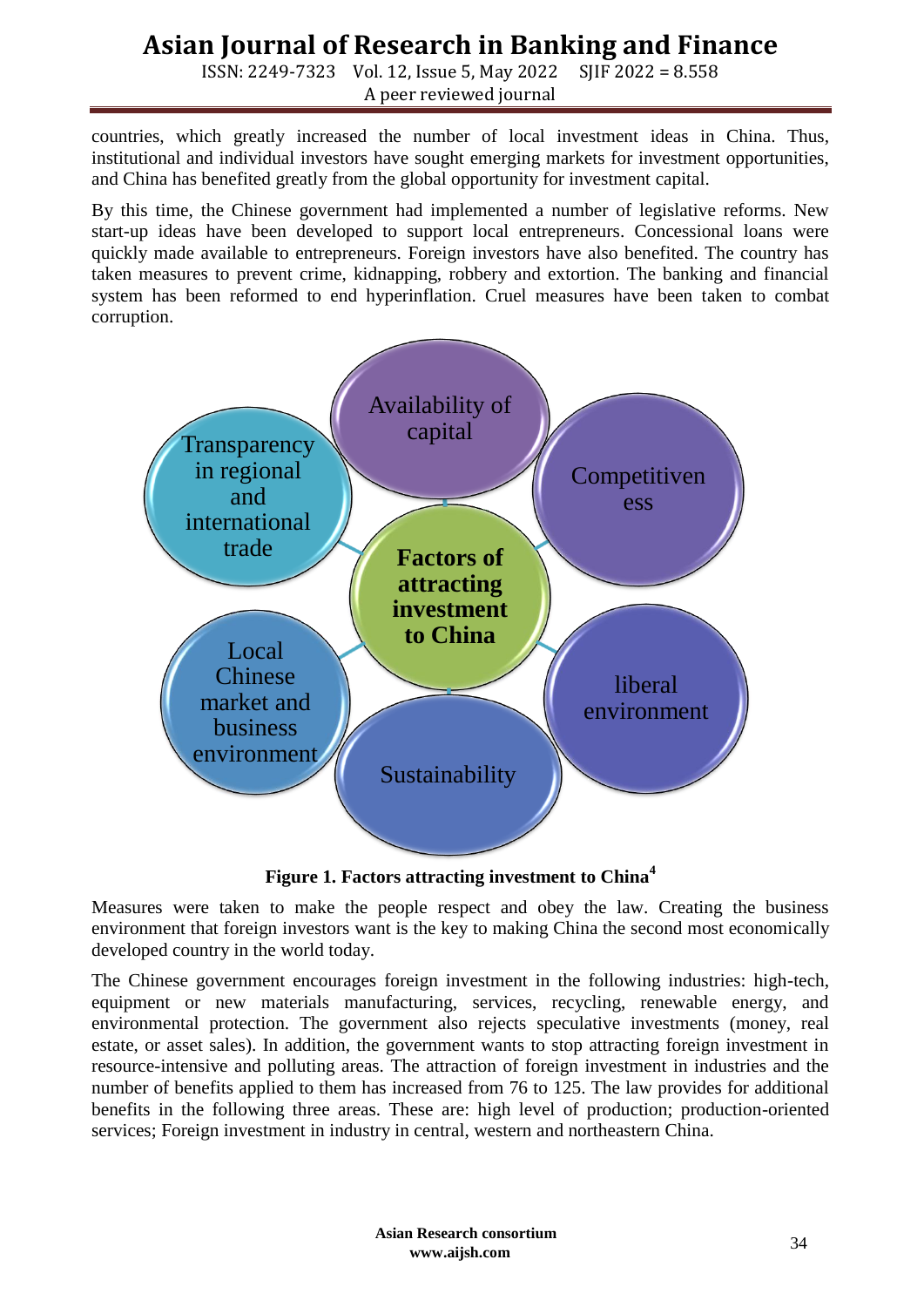ISSN: 2249-7323 Vol. 12, Issue 5, May 2022 SJIF 2022 = 8.558 A peer reviewed journal

The specifics of tax policy are specific to the industry. One of China's main innovative tax breaks is for high-tech enterprises. They can take advantage of a 15 percent preferential corporate income tax rate, as opposed to 25 percent.

The government plans to allocate \$15.4 million in aid packages each year to at least ten high-tech and new technology companies. According to the Chinese Ministry of Commerce, foreign investment in China increased by 20.5 percent year-on-year to 478.61 billion yuan (\$ 70.67 billion) in the first four months of 2022. In dollar terms, direct investment increased by 26.1%.

The Chinese economy has seen remarkable growth over the past few decades. This has helped the country to become the second largest economy in the world. China's real gross domestic product was \$ 14.72 trillion in 2020. The role of foreign investment is invaluable.

Agriculture is the basis of human needs. It provides for the entire population of the country and contributes significantly to its income. To develop this sector, any country pays special attention to attracting foreign investment. In India, for example, foreign investment in agriculture has always been a priority for the government.

The agricultural sector accounts for about 19% of India's GDP. India is the world's second largest producer of agricultural land (157.35 million hectares). It is also one of the top 15 exporters in the world. The sector employs more than 50 percent of India's population.

The following factors contribute to the growth of the Indian agricultural market:

- There has been a significant increase in the income of the urban population, which in turn has been a major factor in increasing the demand for agricultural products;
- Population growth.
- Foreign investment is important for Indian agriculture as India specializes in agricultural development.

There are a number of reasons for India to attract more foreign investment to the agricultural sector: the use of modern scientific advances, improving the incomes of those employed in agriculture, increasing exports, and the use of new technologies.

Under current government law, 100% direct investment in the agricultural sector in India is allowed in a number of automated activities:

- Horticulture, floriculture, beekeeping, vegetable and mushroom growing;
- Livestock, fisheries and drinking water production;
- Seed development;
- Services related to agriculture and related industries.
- In India, only two sectors are allowed to operate with a 100% share of foreign investment:
- Food industry;
- E-commerce automation industry.

In India, there are opportunities for foreign investors to invest heavily in agriculture in the following areas: Growing agricultural products such as fertilizers and hybrid seeds; Construction of food storage facilities (millions of tons of food are wasted every year in India due to lack of storage facilities. With an expansion of 35 million tons); infrastructure development (distribution, quality control, production, food processing, storage, logistics, packaging)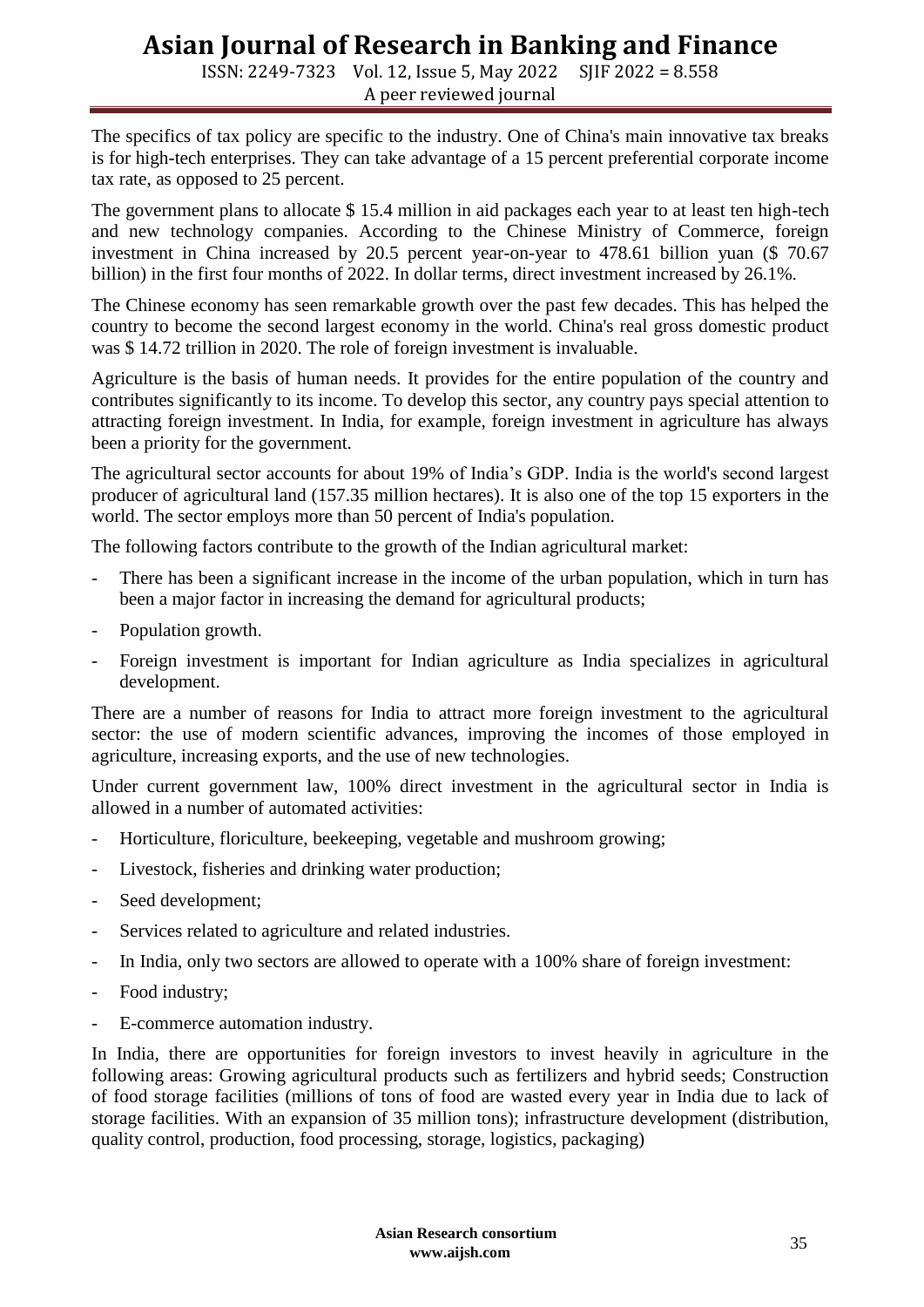ISSN: 2249-7323 Vol. 12, Issue 5, May 2022 SJIF 2022 = 8.558 A peer reviewed journal

Increasing exports - The inflow of foreign capital will increase the productivity of the sector and make the country a leading exporter. India's agricultural and food exports are valued at \$ 41.25 billion for the 21st year.

Taxes on agricultural products are deductible when foreign-invested businesses export.

Tourism is the driving force of the global economy today, and it is projected to continue to be the driving force for decades to come. According to the analysis, the number of international tourists is expected to reach 1.8 billion by 2030. It is known that tourism, among other factors, contributes to the creation of foreign exchange earnings and jobs. The fact is that despite the fact that tourism is highly volatile, more and more countries rely on tourism as an opportunity to develop their economies, and the fact that no country's economy is in a situation where there is no diversified structure is only significant. related to tourism. Nevertheless, tourism, regardless of its level of development, can serve as a strong foundation for the growth of individual economies. Due to its impact on other sectors of the economy, tourism, by its very nature, can help diversify the economy if used properly.

Today, tourism is a worthy and important source of economic growth. Foreign investment is one of the tools that many countries can use to develop their tourism industry. At the same time, the sector is seen as a means of generating export earnings, creating jobs, diversifying the economy and stimulating a more service-oriented economy, helping to revitalize declining cities and cultural activities, and opening up remote rural areas.

EU countries have been using a number of effective methods to attract foreign investment to develop tourism. This will require significant incentives for foreign tourism companies. One of these is tax breaks. Tax incentives are based on the principles of equality, fair income, efficiency, simplicity and effective incentives for growth.

Given the ability of Portuguese tourism enterprises to operate globally and the fact that many have chosen a competitive strategy of internationalization, special attention has been paid to attracting foreign investment in this area. As a result, outsourcing and transnational property structures and investments have become the standard for not only large corporations but also small and mediumsized businesses.

As an industry, tourism includes a variety of components, including hotels and restaurants, travel agencies and tour operators, transportation, as well as entertainment and tourist guides. All of these components are closely integrated through the consumption patterns of travelers.

Foreign investment is concentrated mainly in terms of foreign investment reserves related to tourism in developed countries and the location of hotels that are part of international hotel chains. Most of the foreign investment in hotels and restaurants is placed by developed countries. In this regard, the tourism sector is still not global but continental.

The main plan for the development of tourism in the Republic of Croatia, in accordance with the strategy, is to attract foreign investment in tourism as one of the main priorities. The program focuses more on the construction of new accommodation and other tourist facilities, resulting in the growth of international hotel brands over the past 10 years, during which time the global branded hotel accounted for almost 50% of the country's hotel stock observed an increase in Croatia ranks as the seventh largest destination with the largest investment potential in tourism.

The importance of tourism for the Croatian economy is also evident in its share in the tourism sector as part of the inflow of foreign investment. The Croatian government appreciates the potential positive role of foreign investors in the tourism sector.